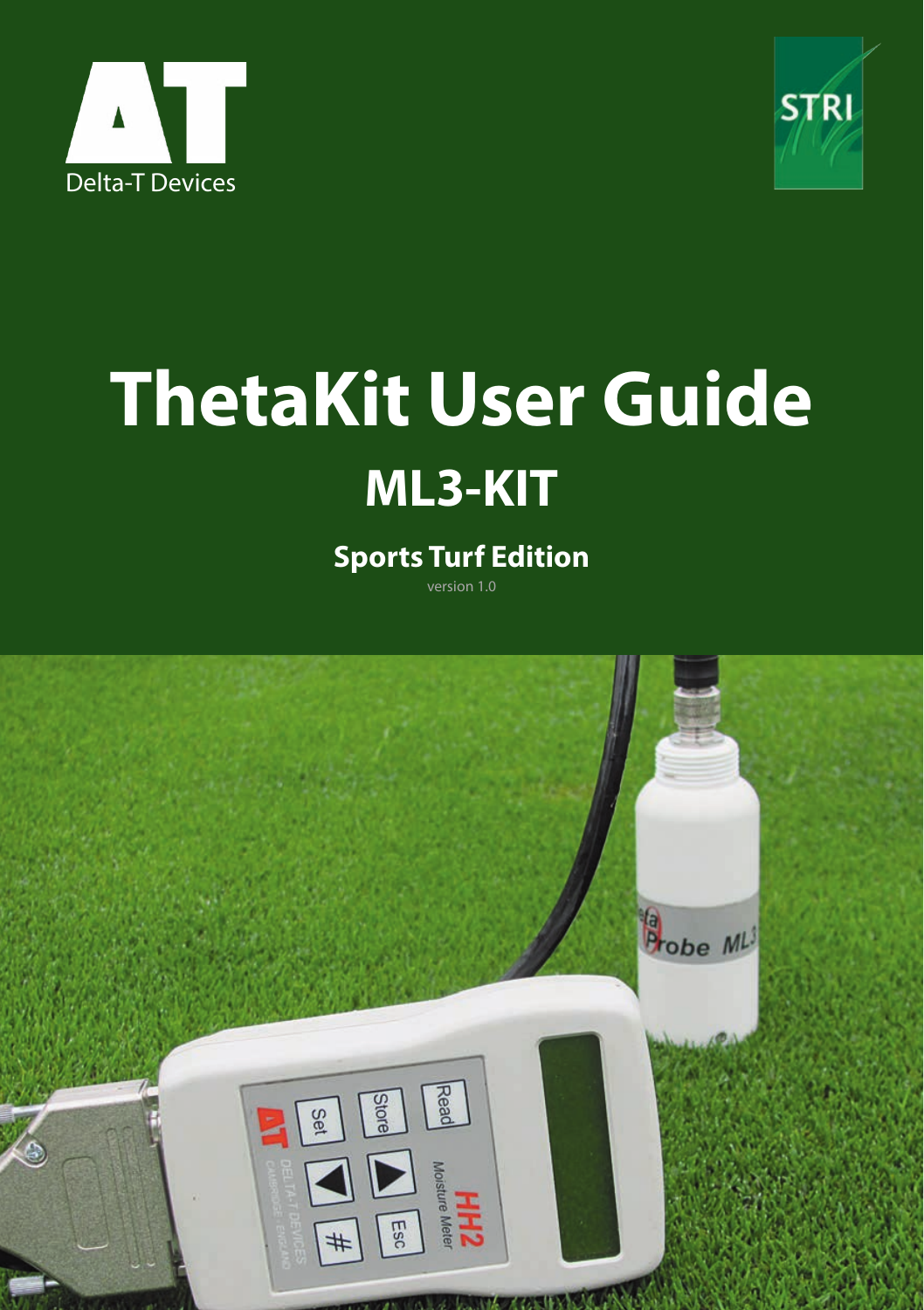## **WHY MEASURE SOIL WATER CONTENT?**

Soil water plays a critical role in turf health, as grass plants require water to survive. Their primary water source is held within the soil pore network. This makes measuring water content critical on sports turf surfaces. In addition, soil water content also directly affects surface performance. In general terms, the higher the soil water content of a sports surface, the softer it will be. For golf, this directly affects how a ball interacts with a putting surface, both in terms of impact with the surface and then when it rolls across the green. For pitches, soil water influences both playability and susceptibility of a surface to damage during play.

Soil water content is also a controlling factor of how quickly organic matter is decomposed in the soil. Soils that are wetter for longer periods of the year, tend to be more susceptible to excessive organic matter accumulation and the formation of thatch.

The measurement of soil water content is a critical part of good greenkeeping practice and groundsmanship. Monitoring soil water content can alert turf managers to potential problems before visual symptoms become evident. It can also enable managers to assess the efficacy of turf maintenance operations. Some key turf issues that benefit from routine soil water content measurement include:

- Surface softness or hardness
- **Localised drainage issues**
- **Drought stress**
- $\triangleright$  Soil hydrophobicity
- $\blacktriangleright$  Evenness of irrigation application

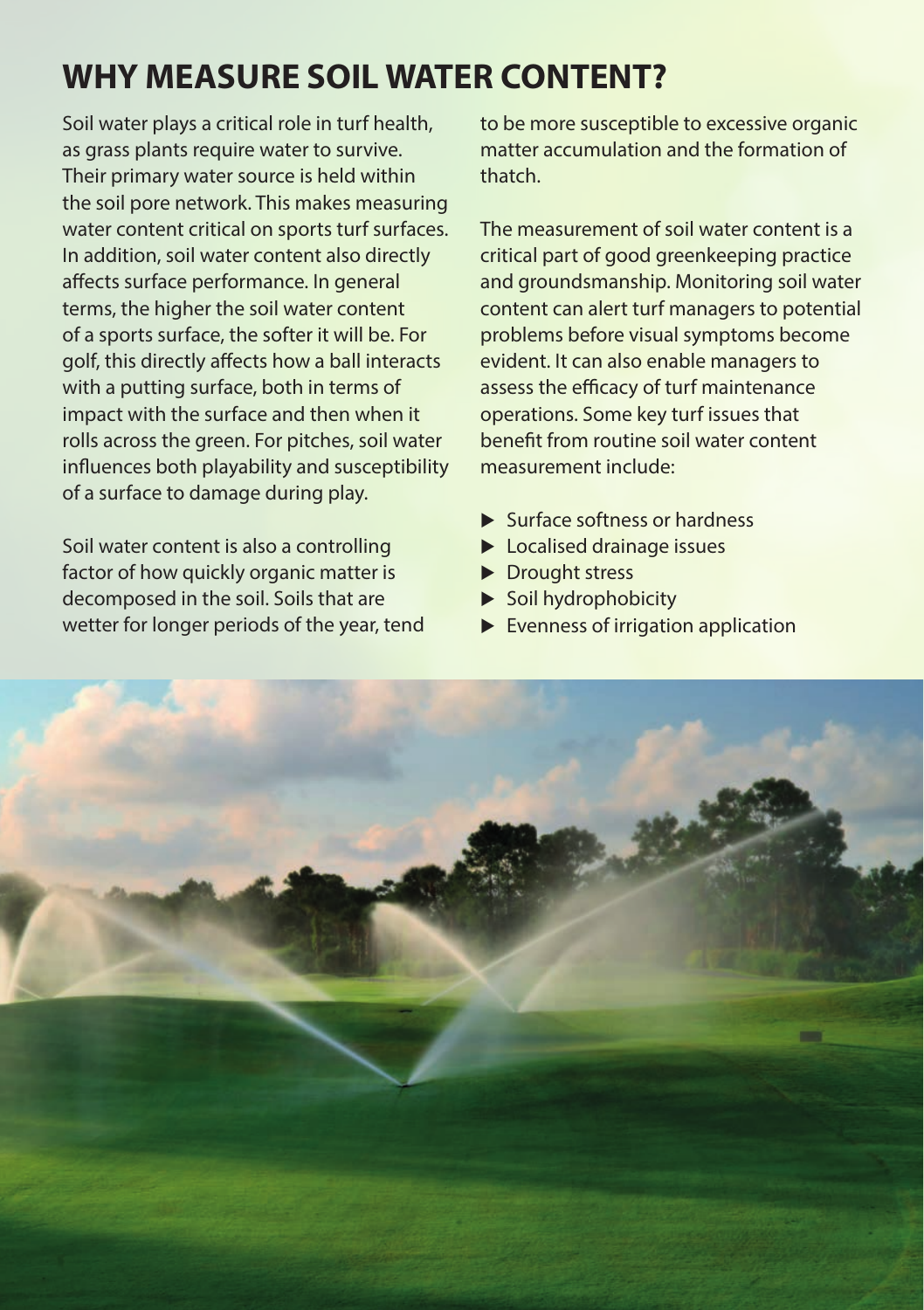

### **HOW SOIL WATER CONTENT MEASUREMENT CAN ASSIST WITH KEY TURF MAINTENANCE DECISIONS**

If a playing surface appears to be unduly soft, measuring soil water content, along with other soil assessments, can indicate if there are underlying drainage issues. This can be especially useful if there are localised issues, as the ease of measurement means a number of areas can be tested quickly.

The onset of drought stress during a dry summer can cause significant turf health issues. Measuring soil water content routinely can highlight when values have become too low and the risk of turf health damage from drought stress is increased.

If there is a history of localised soil hydrophobicity on a playing surface, taking regular soil water content measurements can indicate where these areas are, when to carry out mitigation operations and how effective they have been.

Using a ML3 ThetaKit can be very useful to assess the evenness of irrigation application. Simply measure soil water content before and after irrigation to highlight if there is significant variation across the area. If there is, it would indicate that the irrigation system should be inspected and changes made to ensure even irrigation output.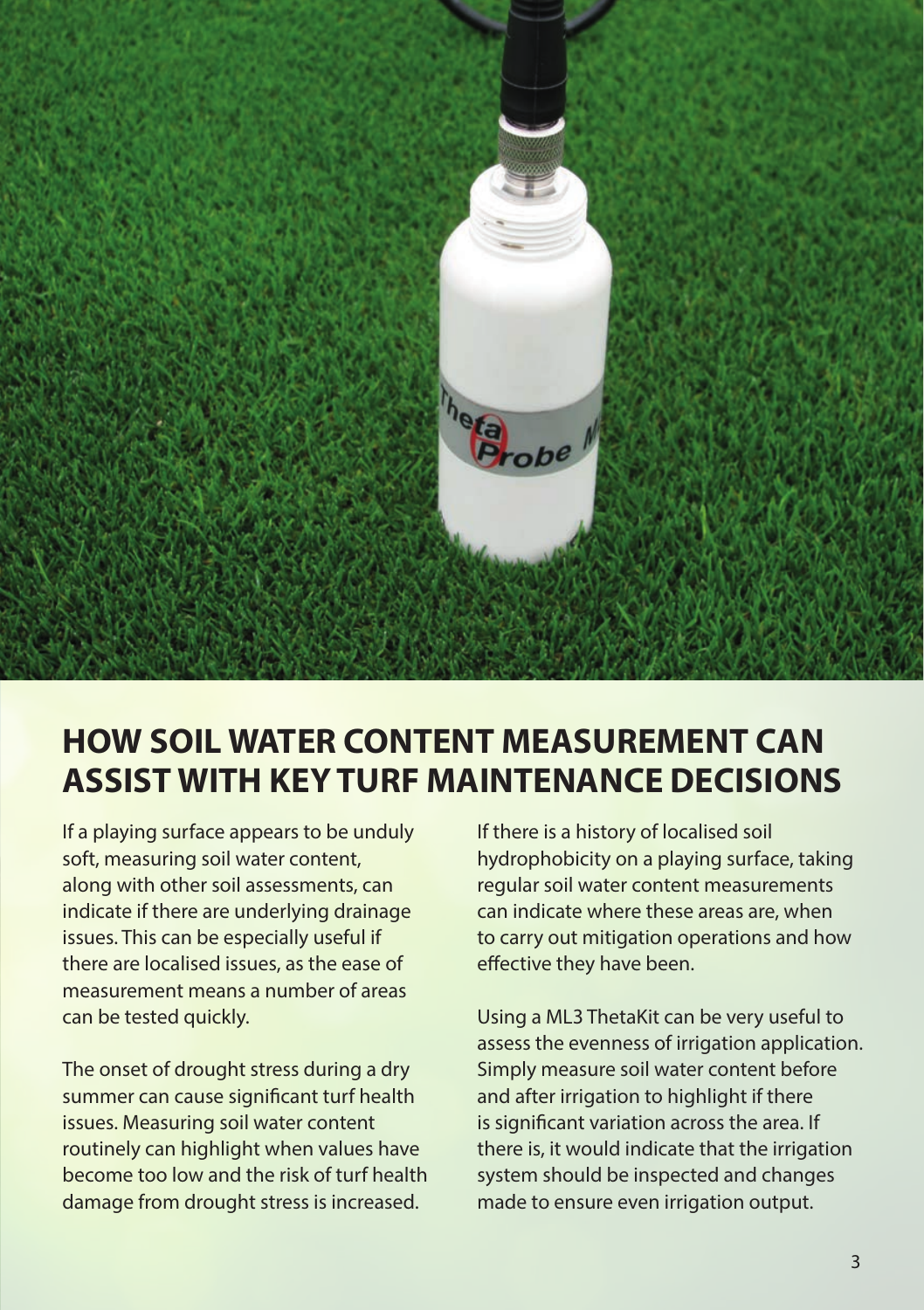## **CONTENTS OF ML3-KIT**

Portable soil moisture kit. Includes ML3 ThetaProbe, SMSC/d-HH2 cable, pack of 4 spare stainless steel rods, HH2 Moisture Meter with spare alkaline battery, Insertion Kit ML-INK1, USB-RS232 adaptor cable, ML3 Quick Start Guide, HH2 User Manual, ML3-KIT User Guide (Sports Turf Edition) and carrycase HHCC3.

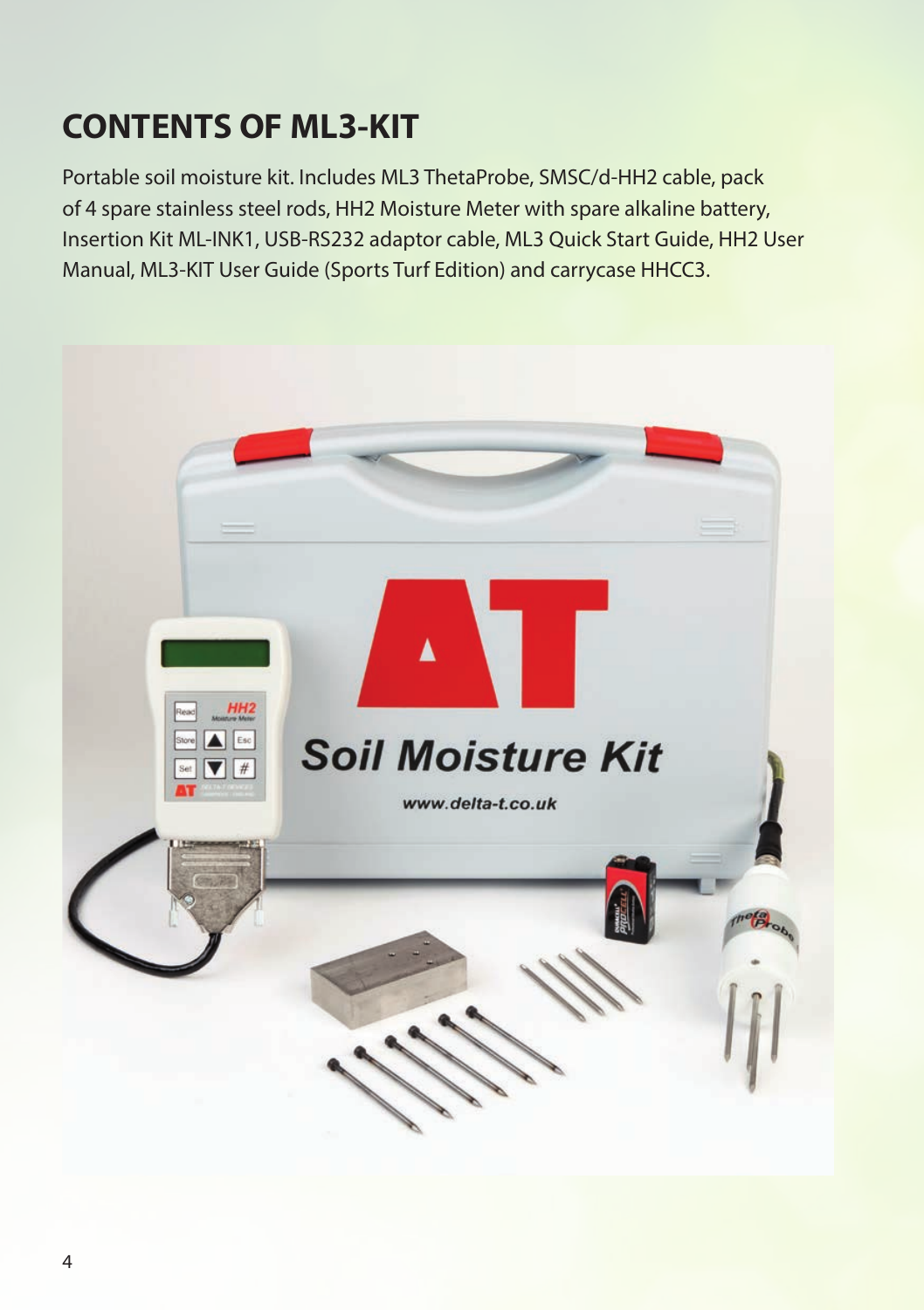## **HOW TO MEASURE SOIL MOISTURE**



Turn the HH<sub>2</sub> Moisture Meter on by pressing the **Esc** button

Insert the ML3 into the surface carefully, ensuring the pins are fully inserted  $\blacktriangleright$ 

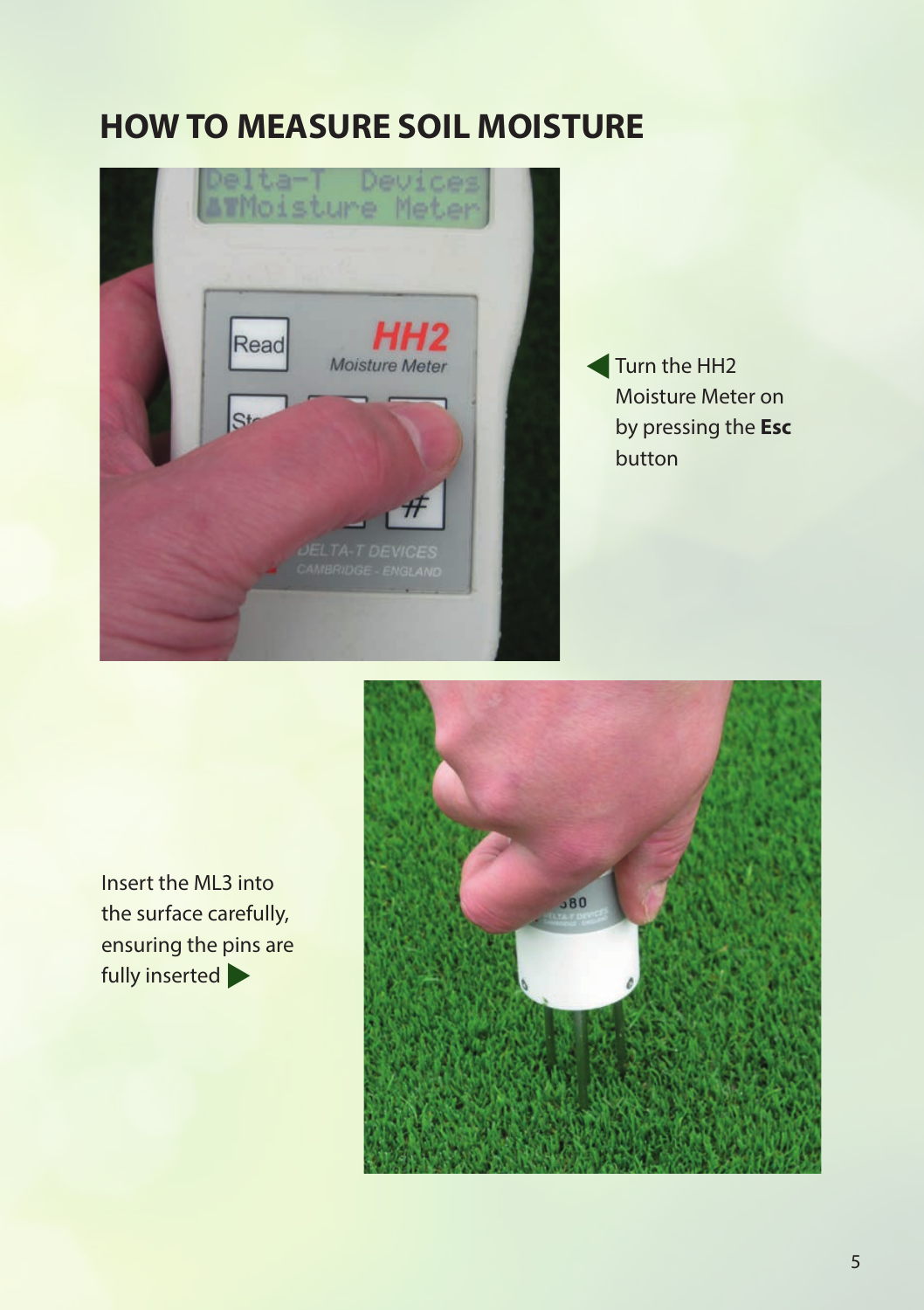Press the **Read** button to take a reading





The reading will be shown on the display.

> If you want to store the reading and download it later press the **Store** button. If you do not wish to store the reading in the unit's memory press **Esc**.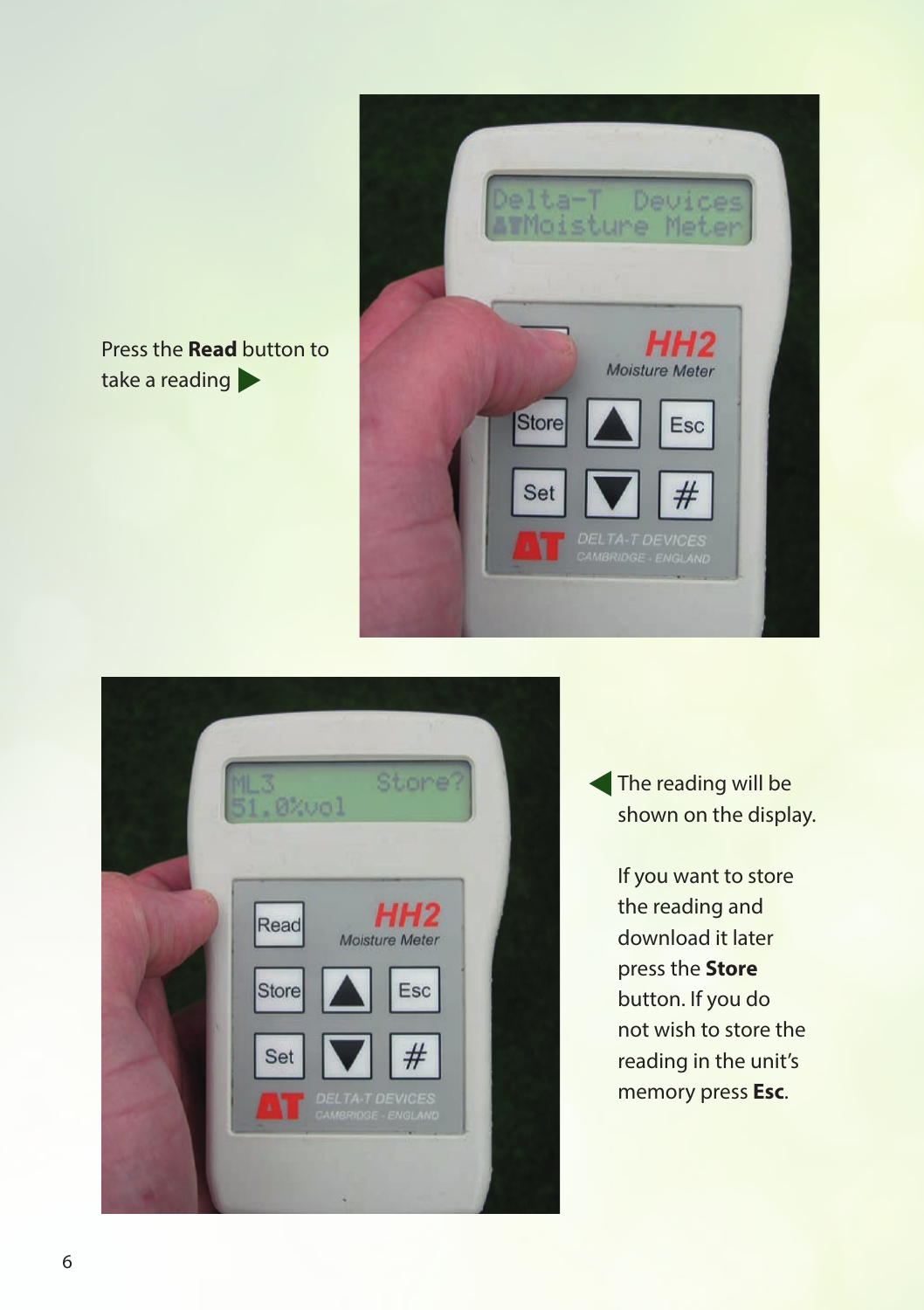Repeat this process to obtain a representative sample from the playing surface.

For a golf green take 9 readings in a 3 x 3 grid (Diagram 1).

For a pitch, either take multiple readings in a W shape across the whole pitch (Diagram 2) or in locations of interest, such as goal mouths, wings, mid-field and centre circle. For a pitch, the number of readings required will need to vary depending on the perceived variation over the pitch, but would typically be between 4 and 6 readings per test location.



Diagram 1



Diagram 2

### **NORMAL RANGE OF VALUES FROM DIFFERENT CONSTRUCTION TYPES**

| <b>Construction type</b> | Golf green ranges (%) | Pitch ranges (%) |
|--------------------------|-----------------------|------------------|
| Soil-based               | $15 - 30$             | $20 - 40$        |
| Sand-based               | $15 - 25$             | $22 - 32$        |
| Links                    | $10 - 20$             | N/A              |

The value measured will depend on the gross water inputs, drainage and water retention. Values will be higher if measurements are made directly after rainfall or irrigation, but these readings can be useful to assess the drainage and water retention characteristics of a surface.

## **FURTHER READING**

*User Manual for the Moisture Meter – type HH2:* Available for free download from our website **www.delta-t.co.uk**. *User Manual for the ML3 ThetaProbe:* Available for free download from our website **www.delta-t.co.uk**. Printed copies of both manuals are supplied with the ML3-Kit.